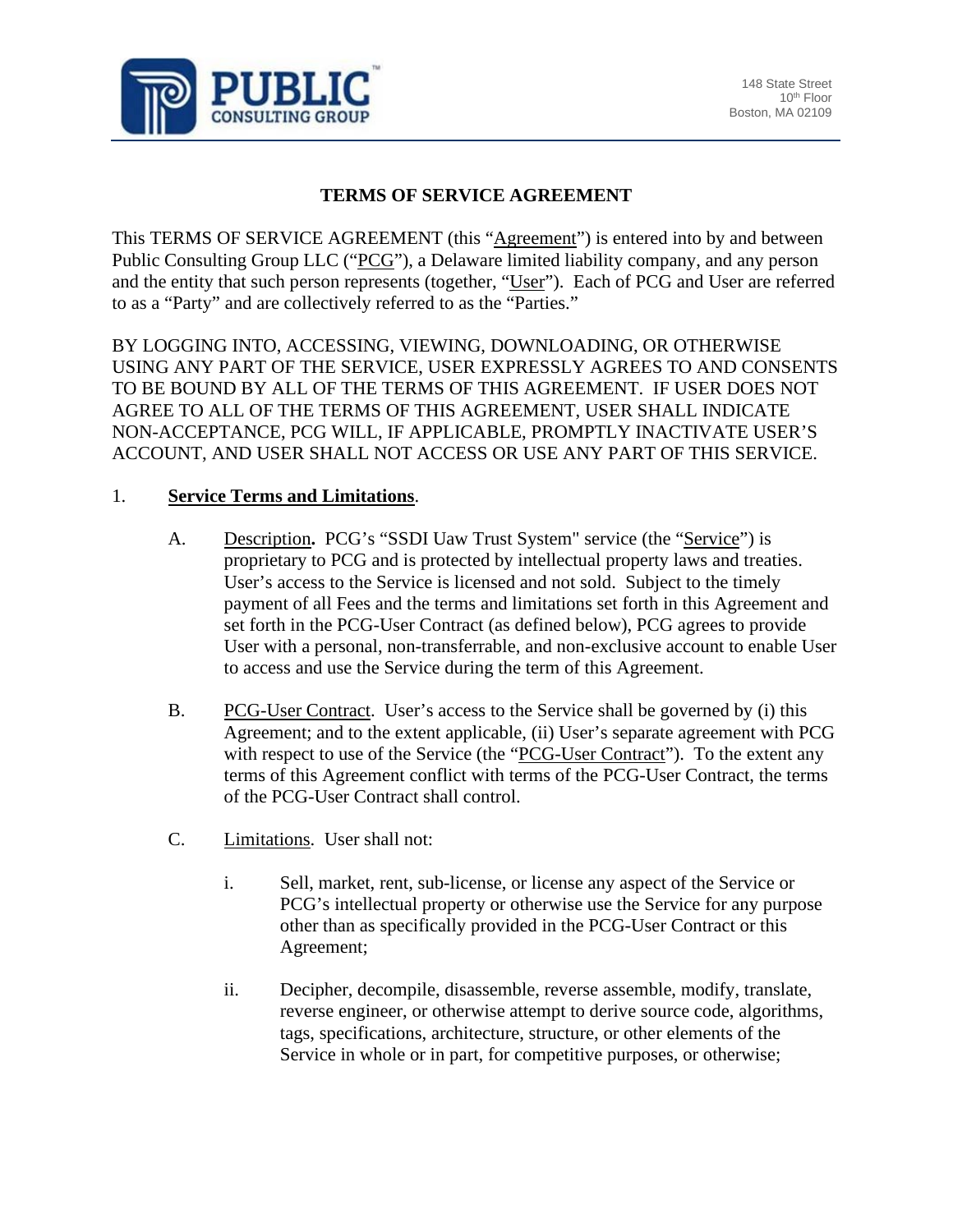- iii. Allow access to, provide, divulge, or make available the Service to any person other than those who have licenses to access the Service;
- iv. Write or develop any derivative works based upon the Service;
- v. Modify, adapt, translate, or otherwise make any changes to the Service or any part thereof without PCG's prior written consent;
- vi. Use the Service to provide processing services to third parties, or otherwise use the same on a "service bureau" basis;
- vii. Disclose or publish, without PCG's prior written consent, performance or capacity statistics or the results of any benchmark test performed on the Service;
- viii. Remove from the Service identification, patent, copyright, trademark, or other notices or circumvent or disable any security devices, functionality, or features; or
- ix. Use the Service in any manner that violates applicable law, rule, or regulation.

User obtains no ownership rights or any other rights in PCG's intellectual property or the Service, other than those specified in this Agreement. User grants PCG a limited license to use User's transactional and performance data related to User's use of the Service (e.g., statistical information about the number of claims processed) solely on an aggregated and de-identified basis as part of PCG's internal marketing, business development, and analytical purposes.

- D. Accessibility**.** User agrees that from time to time the Service may be inaccessible or inoperable for any reason and without notice, including, without limitation:
	- i. Equipment malfunctions;
	- ii. Periodic maintenance procedures or repairs which PCG may undertake from the time to time; or
	- iii. Causes beyond the control of PCG or which are not reasonably foreseeable by PCG.
- E. Equipment and Data. User shall be solely responsible for providing, maintaining, and ensuring compatibility with the Service, all hardware, software, electrical, and other physical requirements for User's use of the Service, including, without limitation, telecommunications and internet access connections and links, web browsers, or other equipment, programs, and services required to access and use the Service. User shall have sole responsibility for the accuracy, quality,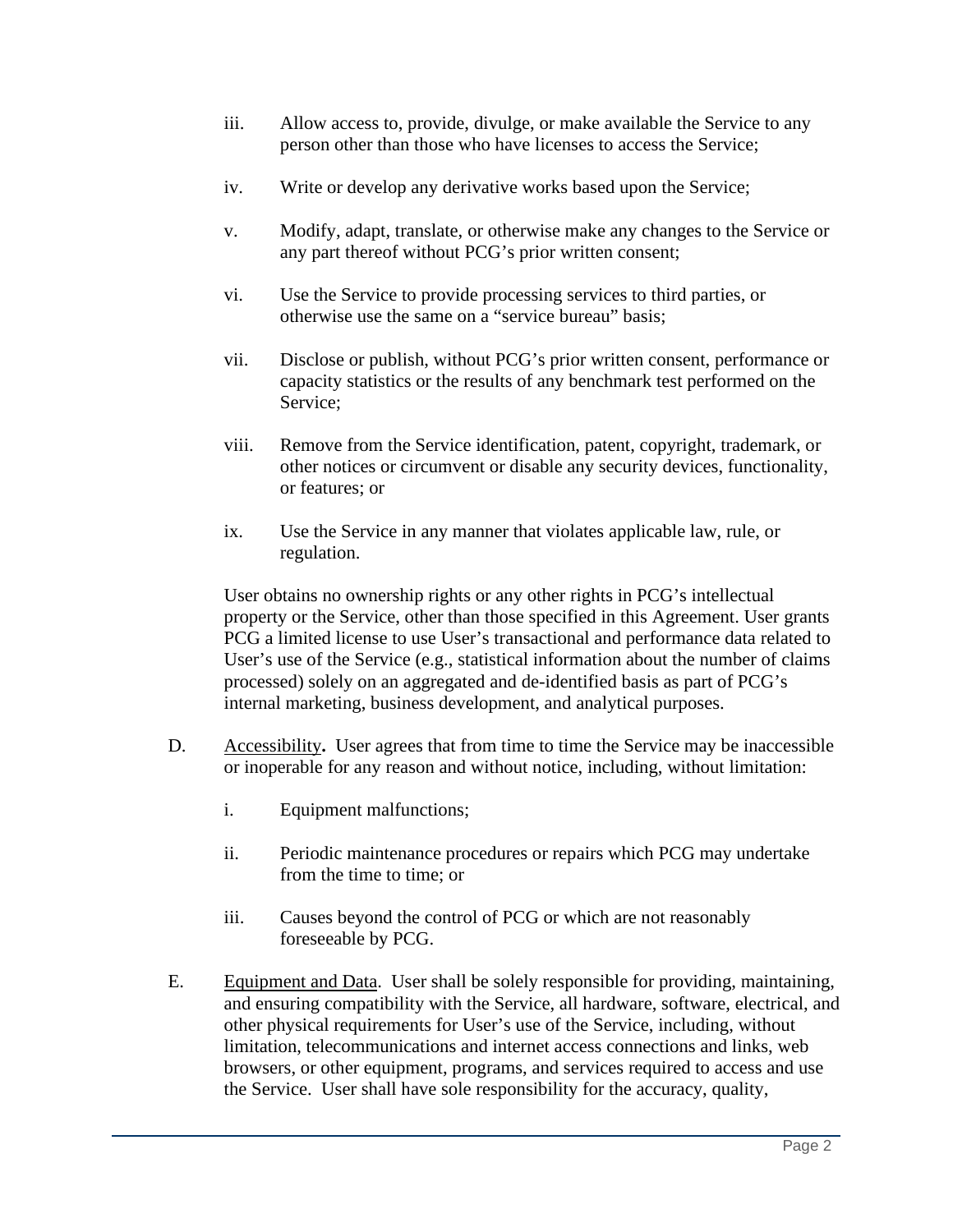integrity, legality, reliability, appropriateness, and ownership of any and all data that User submits to the Service.

## 2. **Limitations**.

- A. Security. User shall be solely responsible for the security, confidentiality, and integrity of all messages, content, and other information that User receives, transmits through, or stores on the Service. User shall be solely responsible for any authorized or unauthorized access to User's account by any person. User agrees to bear all responsibility for the confidentiality of User's password and all use or charges incurred from user of the Service with User's password. PCG shall have no liability for any loss or damage arising from User's failure to comply with these requirements.
- B. Privacy. When reasonably practicable, PCG will attempt to respect User's privacy. PCG will not monitor, edit, or disclose any personal information about User or User's account, including its contents or User's use of the Service, without User's prior consent unless PCG has a good faith belief that such action is necessary to:
	- i. Comply with legal process or other legal requirements of any governmental authority;
	- ii. Protect and defend the rights or property of PCG;
	- iii. Enforce this Agreement;
	- iv. Protect the interests of users of the Service other than the User or any other person; or
	- v. Operate or conduct maintenance and repair of PCG's services or equipment, including the Service as authorized by law.

User has no expectation of privacy with respect to the Internet generally. User's IP address is transmitted and recorded with each of User's uploads or messages through the Service. PCG reserves the right to provide certain information in aggregate form collected from and related to User to third persons, including without limitation, in consideration for compensation.

- 3. **User Representations**. User represents and warrants to PCG that:
	- A. To the extent a person, User is (i) over the age of eighteen (18); (ii) is affiliated, whether as an employer, contractor, subcontractor, or agent, with an entity party to the PCG-User Contract; and (iii) has the legal authority to bind the entity that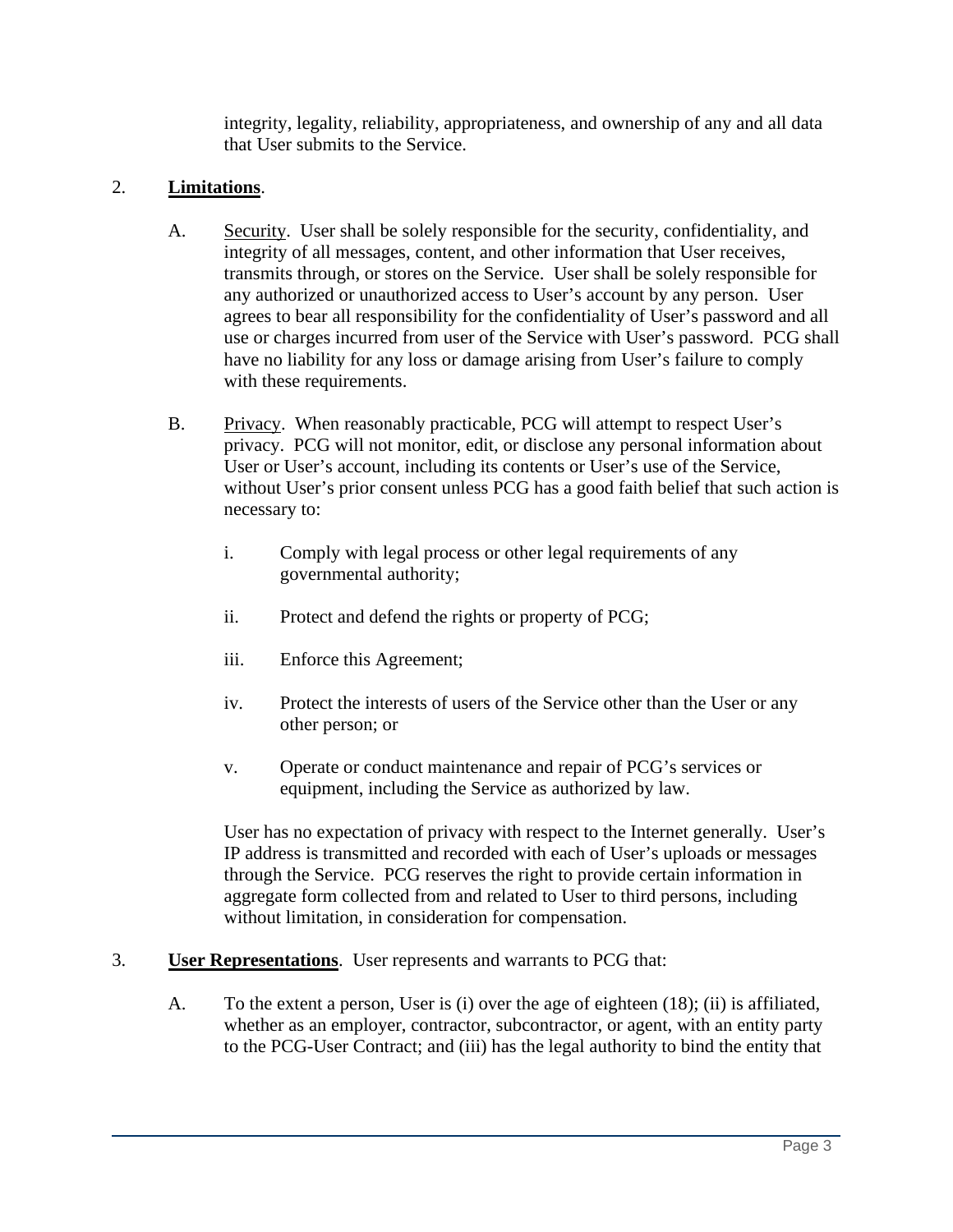such User represents with respect to agreements, including, but not limited to, this Agreement;

- B. User has the power and authority to enter into and to perform User's obligations under this Agreement;
- C. All information provided by User to PCG is truthful, accurate, and complete;
- D. User shall comply with all terms and conditions of this Agreement, including, without limitation, the provisions set forth in Section 5; and
- E. User has provided and will provide accurate and complete registration information, including, without limitation, User's legal name, entity affiliation, address, email address, and telephone number.

Violation of any of these representations is cause for PCG to suspend and/or terminate User's access to the Service immediately and without notice.

- 4. **Acceptable Use**. User is solely responsible for any and all acts and omissions that occur under User's account or password and User agrees not to engage in unacceptable use of the Services, which includes, without limitation, use of the Service to:
	- A. Violate any law or regulation, or to facilitate the violation of any law or regulation;
	- B. Disseminate, store, or transmit unsolicited messages, chain letters, or unsolicited commercial email;
	- C. Disseminate or transmit material that, to a reasonable person may be abusive, obscene, pornographic, defamatory, harassing, grossly offensive, vulgar, threatening, or abusive;
	- D. Disseminate, store, or transmit files, graphics, software, or other material that actually or potentially infringes the copyright, trademark, patent, trade secret, or other intellectual property right of any person;
	- E. Create a false identity or otherwise attempt to mislead any person as to the identity or origin of any communication;
	- F. Export, re-export, or permit downloading of any message or content in violation of any export or import law, regulation, or restriction of the United States and its agencies or authorities, or without all required approvals, licenses, or exemptions;
	- G. Interfere, disrupt, or attempt to gain unauthorized access to other accounts on the Service or any other computer network;